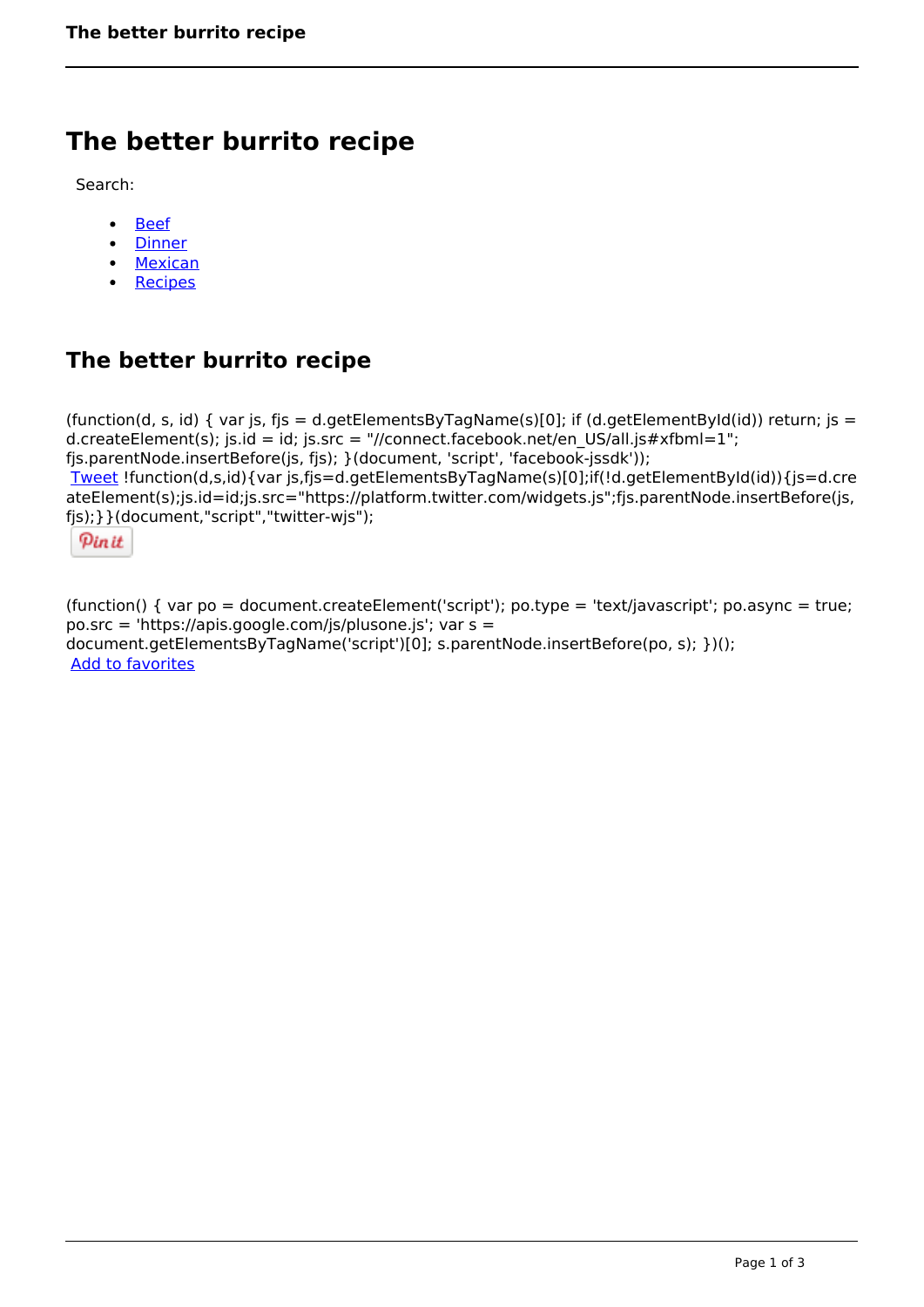

Rate this recipe

0 people are cooking this [Count me in](https://www.naturalhealthmag.com.au/flag/flag/favorites/2413?destination=printpdf%2F2413&token=de854334420ee95b411ad1f8756d469d)

Sally O'Neil shares her take on the classic burrito and it's incredibly delicious.

## **Ingredients** (Serves 1)

My healthy take on this Tex-Mex favourite, this burrito won't leave you feeling weighed down. Traditionally loaded with carb- and fat-rich foods such as refried beans, rice, cheese and sour cream, for some they can be difficult to digest and leave you feeling sluggish. Next time you're craving Mexican, make this your go-to for an option your taste buds and tummy will love.

- $\cdot$   $\frac{1}{2}$  tbsp coconut oil
- 250 g sirloin steak, trimmed
- 1 tbsp tamari or soy sauce
- $\cdot$  1/<sub>2</sub> white onion, diced
- ½ red capsicum, cut into strips
- 1 garlic clove, crushed
- $\cdot$   $\frac{1}{4}$  cup cherry tomatoes
- 1 tsp paprika
- $\cdot$  1/<sub>2</sub> tsp mixed herbs
- ½ cup kidney or black beans (drained and rinsed)
- 1 large wholemeal tortilla wrap
- ½ tsp Himalayan sea salt flakes (to taste)
- Lime wedges, to serve